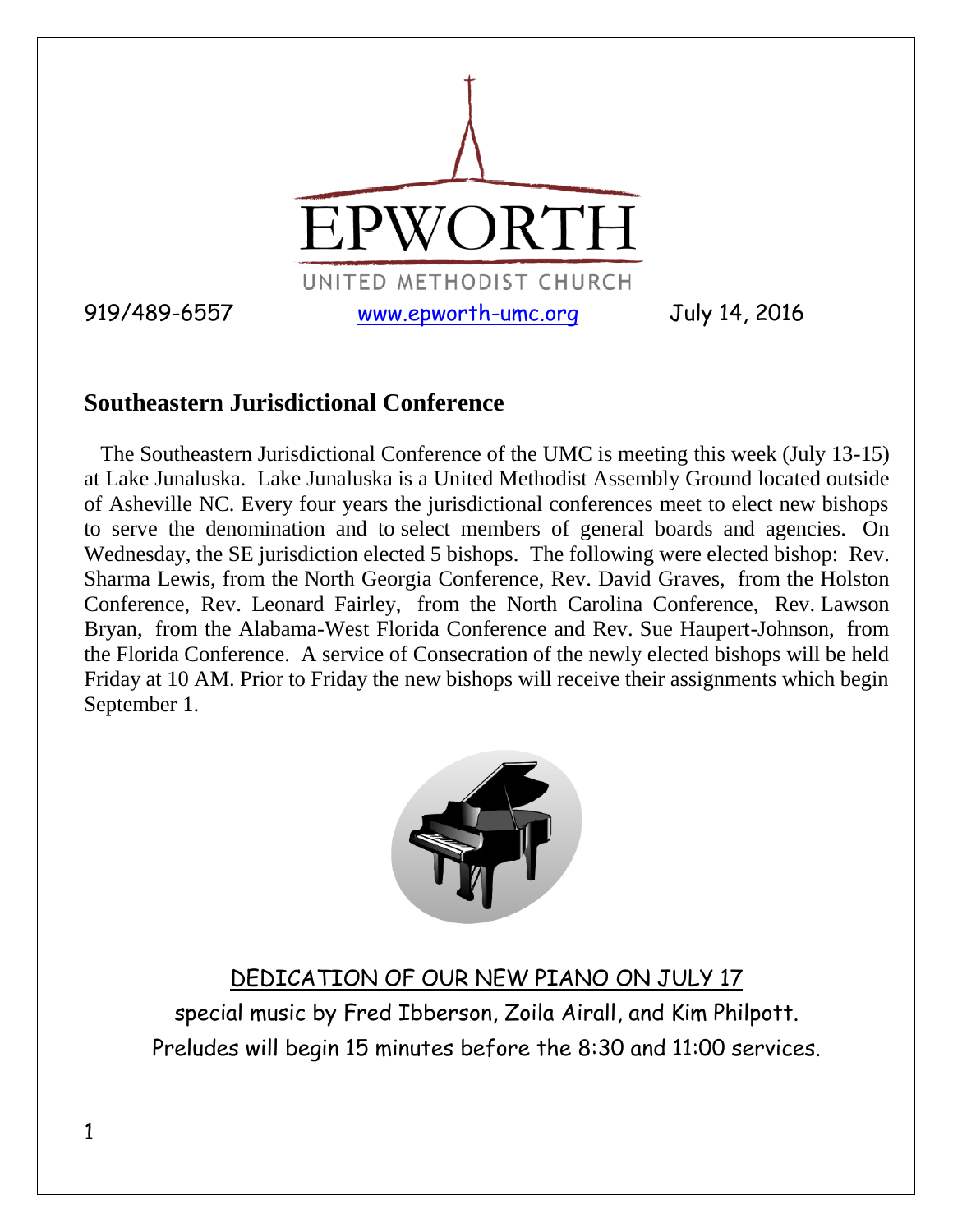# **Sunday, July 17, 2016** 8:30 and 11:00 Worship

Sermon: "Living as Disciples" Rev. Karen H. Whitaker Scripture: Psalm 82 Colossians 1: 11-14 Luke 10: 38-42 Hymns: "Immortal, Invisible, God only Wise" "Of the Father's Love Begotten "It Is Well with My Soul"

## 9:00 Worship

Sermon: "Distraction" Dr. Sangwoo Kim Scripture: Luke 10: 38-42 Songs: "Hallelujah (Your Love Is Amazing)" "There Is Power" "Be Thou My Vision" "Forever"

Liturgists 8:30 Maureen Oakes 11:00 Norma Mitchell Altar Guild Meg Bass, Emily Bass, Jane Hanson Acolyte Anna Darr Crucifer Jerryl Christopher Youth Reader Erin Engel Counter Chuck Darr Greeters Beth Armbruster, Steve Smith Ushers Fred Mowry, Jerry McDaniel, Elaine Herndon, Bob Hodgins NurseryMarcey Harp, Meredith Seagroves, Sarah Gurley, Lisa Byrd Bus Driver Belo Shelton

Altar Flowers are given to the glory of God and in memory of my parents Robert and Grace Forbes by Eleanor Forbes.

ALTAR FLOWERS are needed for July 24. Contact Gloria Dewey, 919-493-1139 or [gkdewey@aol.com](mailto:gkdewey@aol.com) to donate flowers.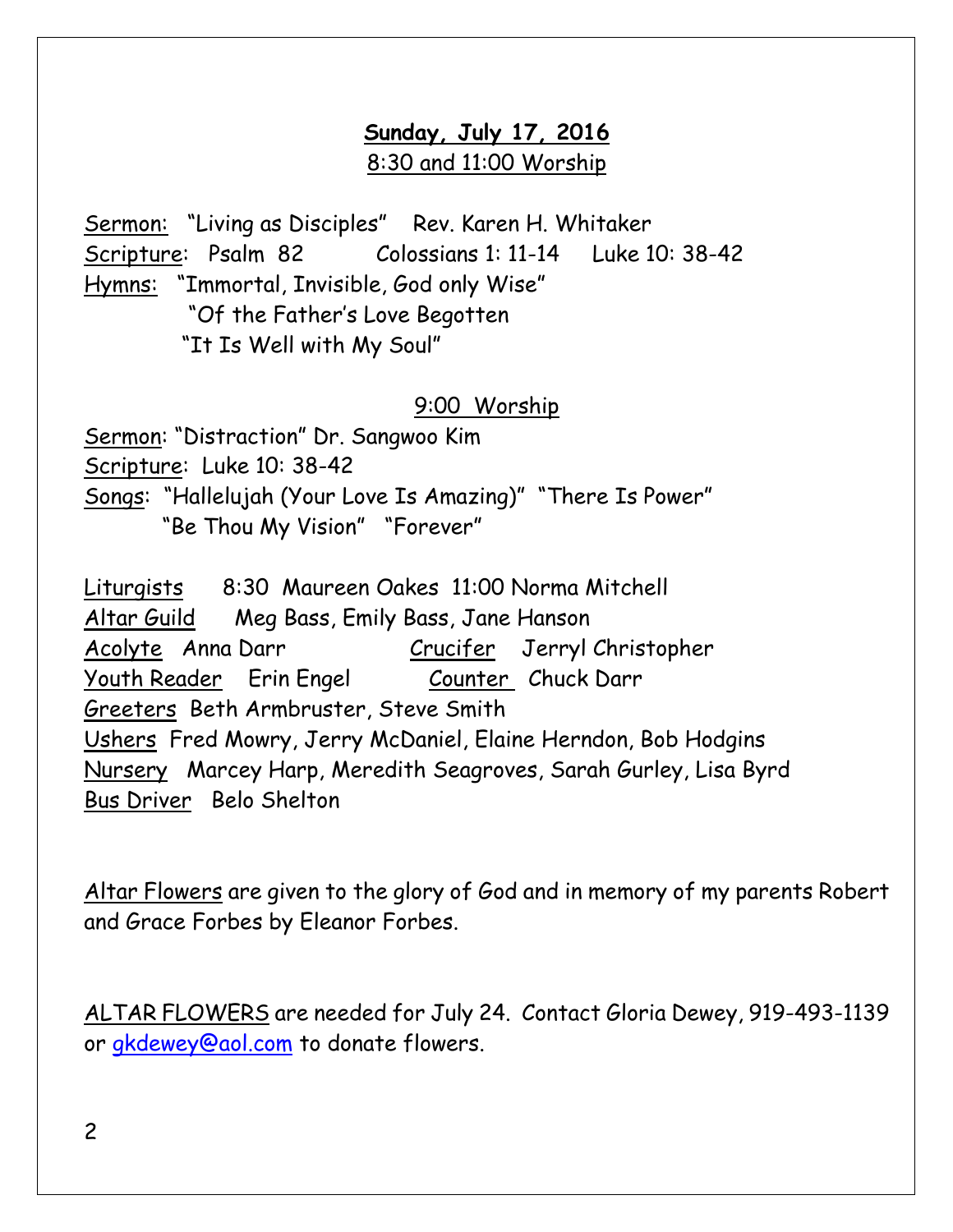## SENIOR ADULT ACTIVITES

\*\*The LC's will be meeting for lunch at Another Broken Egg located at 2608 Erwin Rd., on Monday, July 18<sup>th</sup> at 11:30. Bring ideas for programs and activities. Come join us for good food and interesting discussions. \*\*NEW HOPE RIVER RAILROAD (located in New Hill, N.C.) Join us for a train ride and ice cream on Sat. July 30<sup>th</sup>. Bring your children or grandchildren for a fun activity. Cost is \$14 for adults, \$12 for children, and \$13 for seniors. More details will be provided later, but mark your calendars. \*\*SEWING SISTERS will be meeting July 9 and July 16 from 9:30 – 12:00 (or come anytime in between and stay as long as you can). If you can pin, cut, trim, turn, sew, etc. please come help. We will also assembling the materials we already have for the hygiene kits. This is such an important project which will give girls the opportunity to attend school regularly.

VACATION BIBLE SCHOOL Volunteers are asked to come to a brief meeting in room 2/3 following 11:00 worship this Sunday.

# A SERVICE OF HEALING AND HOPE

Aldersgate UMC and several community churches in northern Durham will offer a Service of Healing and Hope on Sunday, July 17 in our Sanctuary at 5 p.m. This service is cosponsored Aldersgate UMC, Bethany UMC, Faith Alliance Church, St. Mathews Catholic Church, Greater Orange Grove Missionary Baptist Church, and Temple Baptist Church. Through prayer, hymns, and scripture, this service will provide a way for us to seek God's guidance and strength as we as a nation strive to find peace and unity following the recent tragedies in Baton Rouge, Minnesota, and Dallas. This service is open to everyone in the community.

MEMORIAL A contribution has been made to the General Endowment in memory of Betty Wilson by Greg and Judy Bolt.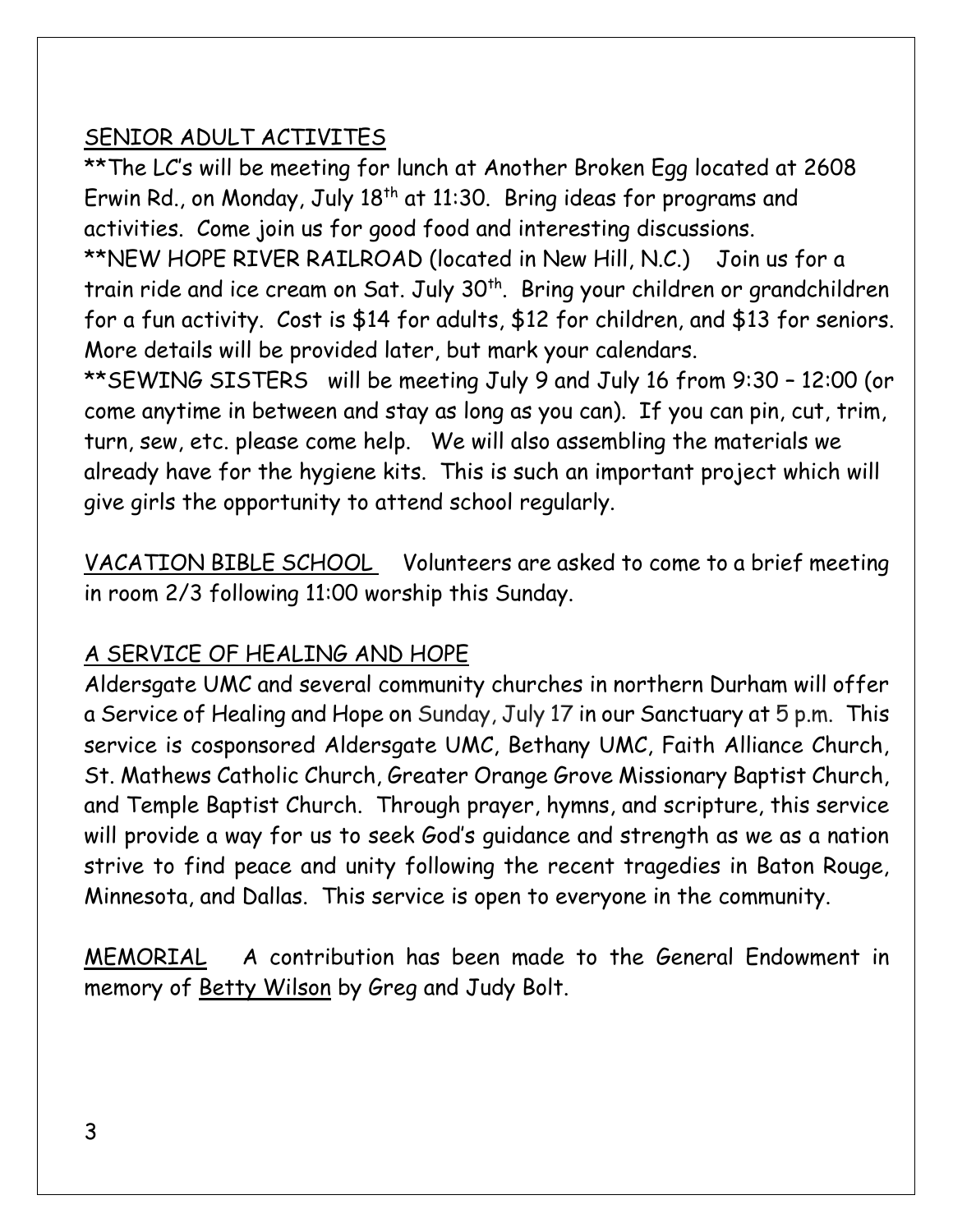## MOST NEEDED BY URBAN MINISTRIES

toilet paper paper towels mac and cheese canned fruits pasta pasta sauce cereal underwear (all sizes, for men women and children) Socks (for men, women and children – all sizes)

Thanks for your help. Donations are collected in the containers in the hallway outside the church office door and taken downtown weekly to the Urban Ministries center.

GROWING THROUGH GRIEF offers to help with our journey through the grieving process. Each week a presentation is followed by small group discussion. On July 19 Rob Womack will talk about "Communication Issues," and on August 2, Duke Hospice will discuss "Grief and Family Systems." Heidi Gessner from UNC Hospice will present on "Writing and Remembering" on August 16. Growing thru Grief meets every Tuesday, gathering at 4 pm for coffee and cookies. The meeting runs from 4:30-6 at St. Paul's Lutheran Church, 1200 West Cornwallis, Durham. Growing thru Grief is a coalition of area religious and civic organizations to offer support and education for those who mourn, centered on small group discussion.

### **www.epworth-umc.org**

#### **EPWORTH UNITED METHODIST CHURCH, 3002 Hope Valley Rd., Durham, NC 27707 919-489-6557**

Rev. Karen H. Whitaker, Senior Pastor 919-210-6839 (cell) kwhitaker@epworth-umc.org Dr. Sangwoo Kim, Associate Pastor 919-627-1357 sangwoo@epworth-umc.org Kim Philpott, Director of Music kphilpott@epworth-umc.org Meg Bass, Financial Manager mbass@epworth-umc.org Dona Gamble, Administrative Secretary [dgamble@epworth-umc.org](mailto:dgamble@epworth-umc.org) Joyce Dalgleish, Interim Youth Director 919-489-6557 Dr. Fred Ibberson, Organist fred.ibberson@gmail.com Gail Heath, Preschool Director 919-489-6098 director@epworth-preschool.org Marcey Harp, Nursery Director nursery@epworth-umc.org Marlin Lennon, Sexton

Epworth United Methodist Church declares itself a Reconciling Congregation, seeking to welcome all persons, regardless of age, race, ethnicities, disabilities, gender or sexual orientation, into the discipleship of Christian living and proclaim our commitment to seek the reconciliation of all persons to God and to each other through Jesus Christ.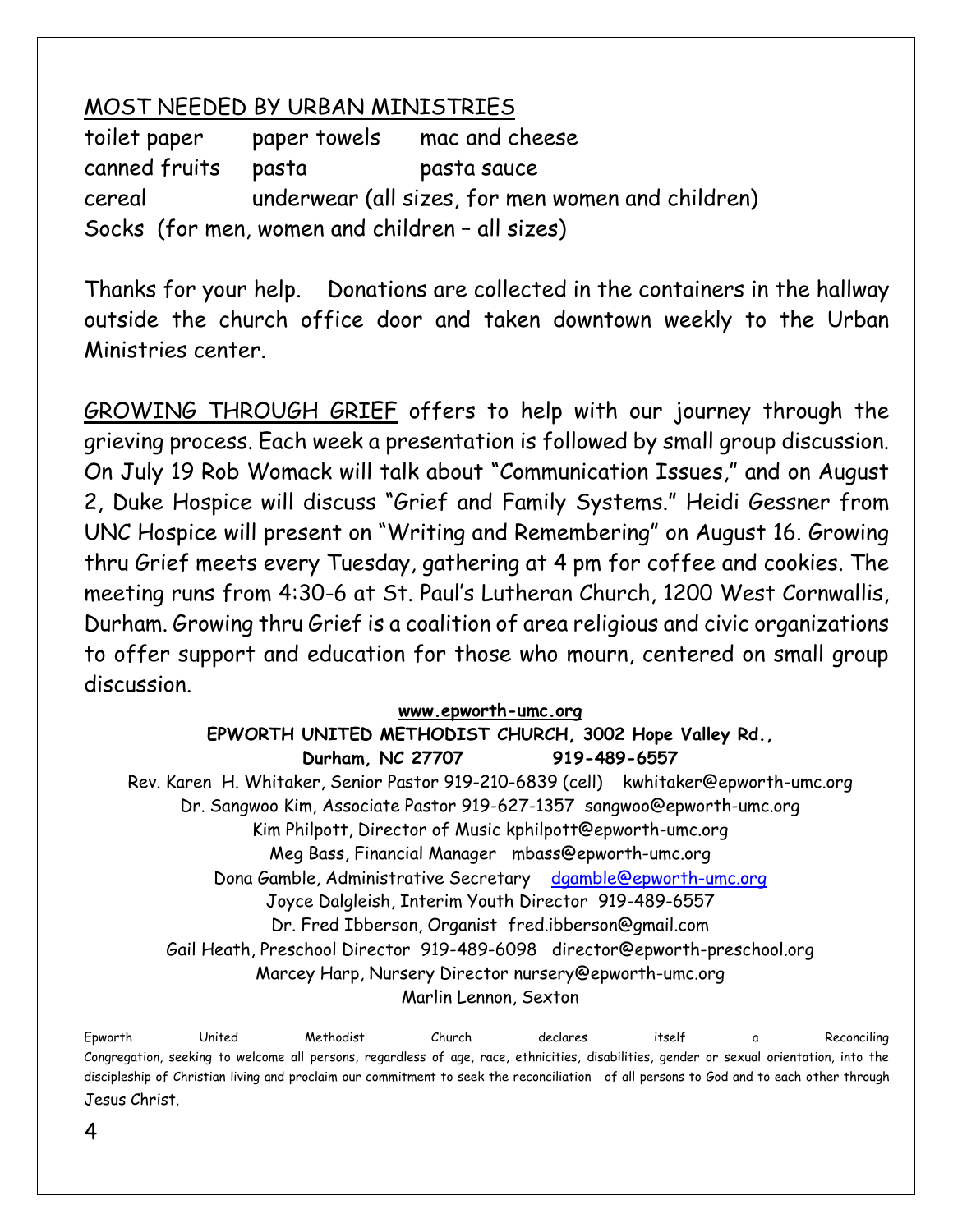



## **Bible Verses of the week:**

Psalm 82, Colossians 1: 11-14 Luke 10: 38-42

**U.M.Y.F.**: Reminder that U.M.Y.F. will not meet every Sunday during the summer. Mark your calendars for these events (more details to follow):

- July 17<sup>th</sup>: It's a Chipotle Kind of Day! Lunch after the 11:00 worship service. If any parent is available to help drive please let Joyce know as soon as possible.
- July 31<sup>st</sup>: Chill, chat and catch up night...and a few other good things!
- August  $7<sup>th</sup>$ : Rollin' down the lanes! Let's go bowling!
- August  $28^{th}$ : Back to school Shindig

**SUNDAY SCHOOL:** Meets each Sunday during the summer unless otherwise noted. REMINDER: don't forget your Sunday School offering!! AND your Bible!!

Lesson topic this week: As part of the Visioning opportunity for Epworth, we will be discussing the following scripture lessons and topics:

Saying who, what, when and where! Scripture lessons: James 4:1-3, James 4:11-12, Ephesians 5:15-21, John 16:12-15

Holding us up...Keeping us Strong! Scripture lessons: 1 Peter 5:1-5 and Colossians 3:16-17

#### **SAINTS FOR THE WEEK:**

Peter Walker, Ian Kim and Jerush Christopher for assisting with worship as crucifer, acolyte and youth reader!!

#### **ACOLYTE/CRUCIFER/READER SCHEDULE FOR JULY:**

| Date                  | Acolyte:       | Crucifer:          | Reader:            |  |  |
|-----------------------|----------------|--------------------|--------------------|--|--|
| July $17^{th}$        | Anna Darr      | Jerryl Christopher | Erin Engel         |  |  |
| July 24 <sup>th</sup> | Henri Nadworny | Ben Engel          | Virginia Nadworny  |  |  |
| July 31 <sup>st</sup> | Ian Kim        | Jerush Christopher | Jerryl Christopher |  |  |

**IMPORTANT:** If you are not able acolyte/crucifer/read on an assigned week, please find a substitute and contact Joyce and the church office so we will know of the change.

\*\*\*\*\*\*\*\*\*\*\*\*\*\*\*\*\*\*\*\*\*\*\*\*\*\*\*\*\*\*\*\*\*\*\*\*\*\*\*\*\*\*\*\*\*\*\*\*\*\*\*\*\*\*\*\*\*\*\*\*\*\*\*\*\*\*\*\*\*\*\*\*\*\*\*\*\*\*\*\*\*\*\*\*\*\*\*\*\*\*\*\*\*\*\*\*\*

#### \*\*\*\*\*\*\*\*\*\*\*\*

**UPCOMING DATES TO REMEMBER:**





.